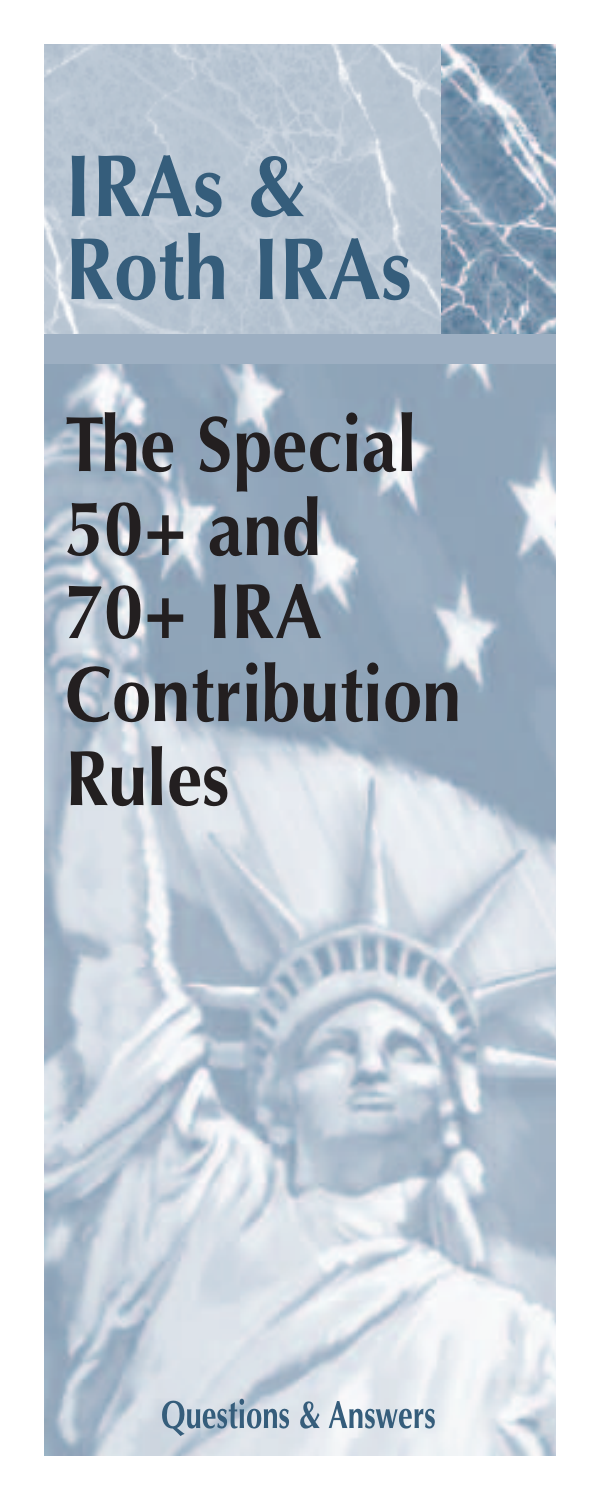#### **What is the purpose of this brochure?**

The purpose of this brochure is to explain the special contribution rules when making a contribution to their traditional IRA and/or Roth IRA for individuals age 50 or older. You are allowed to make an additional or catch-up contribution of \$1,000.

 Commencing with tax year 2020, as long as you are still working and have compensation you are eligible to make a traditional IRA contribution. The rule making a person ineligible to make a contribution for the year one attains age  $70\frac{1}{2}$  has been repealed. If you are married and one of you has compensation, then both of you are eligible to make a traditional IRA contribution. You are required to file a joint income tax return.

#### **What is the purpose of the special 50+ contribution rules?**

If you are an individual who are at least 50 years old, then you may not have saved as much as you want for retirement. You are now eligible, in certain situations, to make larger contributions to a traditional IRA and/or Roth IRA than those individuals who are younger than age 50. The concept of these contribution rules is to allow you to make additional contributions. Obviously, a larger yearly contribution allows your IRA balance to accumulate more quickly.

#### **What are the contribution limits for a person who is age 50 or older?**

| Tax Year  | <b>Amount</b> |                     |
|-----------|---------------|---------------------|
| 2008-2012 | \$6,000       | $($5,000 + $1,000)$ |
| 2013-2018 | \$6,500       | $($5,500 + $1,000)$ |
| 2019-2020 | \$7.000       | $($6,000 + $1,000)$ |

#### **When will I qualify for the larger contribution amount?**

You qualify if you attain (or have attained) age 50 by December 31 of the current tax year.

#### **Is there an aggregate contribution limit?**

Yes. You must add together any contributions to a traditional IRA and a Roth IRA. For tax year 2019 and 2020, there is a combined limit of \$6,000 (if not at least age 50) or \$7,000 (if age 50 or over). For example, if, in 2019, you contribute \$1,000 to a traditional IRA and you are age 50 or over, then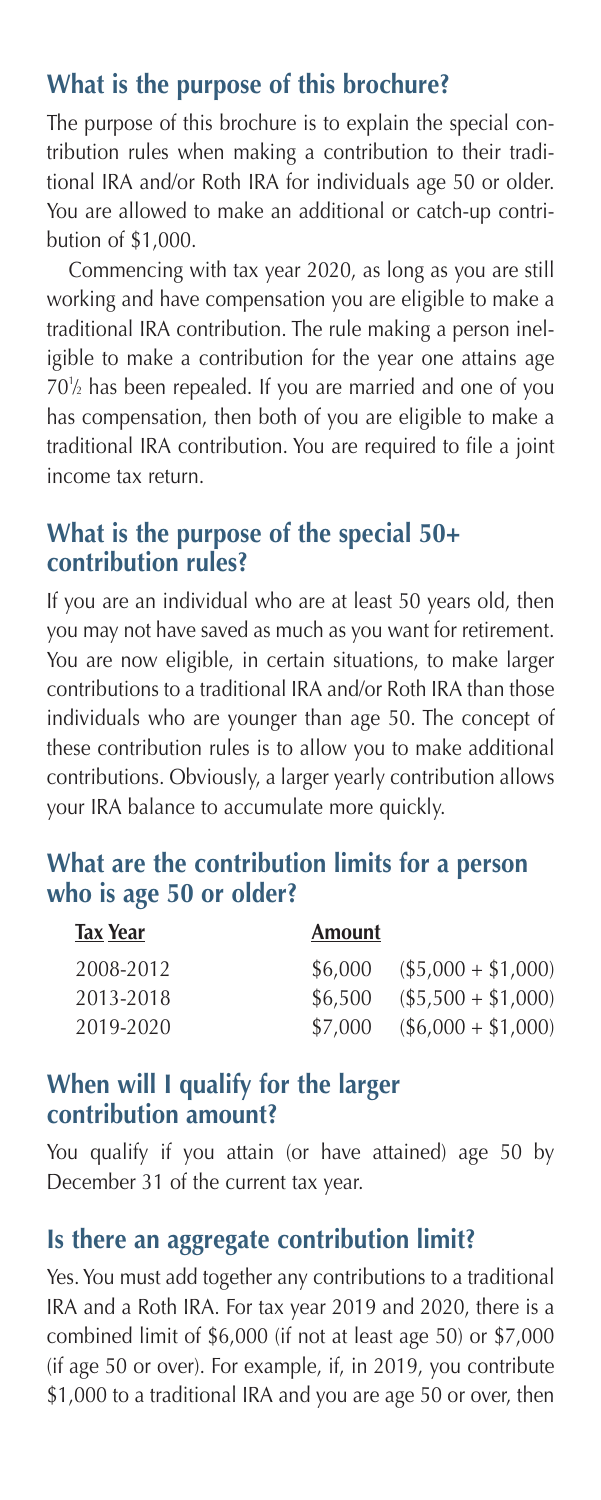the most you may permissibly contribute to your Roth IRA will be \$6,000, since the overall limit is \$7,000.

#### **What will I need to do to take advantage of the 50+ contribution limits and/or the new 70+ contribution rules?**

You need to make an IRA contribution to your traditional IRA and/or Roth IRA.

#### **How do I establish an IRA if I don't have one?**

Please see us and we will assist you. Set forth below is a summary of the basic rules for a traditional IRA and a Roth IRA. You may want to establish one or both of these IRAs.

#### **THE TRADITIONAL IRA**

#### **What is a traditional Individual Retirement Account (traditional IRA)?**

A traditional IRA is a special tax-deferred savings account authorized by Internal Revenue Code section 408. It is a unique and simple way to encourage people to save money for retirement.

#### **What are the tax benefits realized from a traditional IRA?**

Generally, you may add up to \$7,000 of earned income for 2019 and 2020 to your IRA account and have it be either fully or partially tax deductible (see Deductibility Chart). If your contribution is tax deductible, then you receive two tax benefits: 1) an immediate tax savings because you will pay fewer taxes because of the deduction and, (2) the earnings generated by the IRA funds are not taxed until distributed. If your contribution is not tax deductible, you still receive the tax benefit of tax deferral on the IRA's earnings. You may also qualify for a tax credit.

#### **When do I have to establish the traditional IRA?**

You have until the due date (without extensions) for filing your federal income tax return, normally April 15, to establish and fund your traditional IRA for the previous tax year.

#### **Am I eligible to contribute to a traditional IRA?**

For 2019, you are eligible for a regular contribution if you do not reach age 70<sup>1</sup>/<sub>2</sub> in the calendar year for which you wish to make the contribution, and you have compensation (income earned from performing material personal services). You may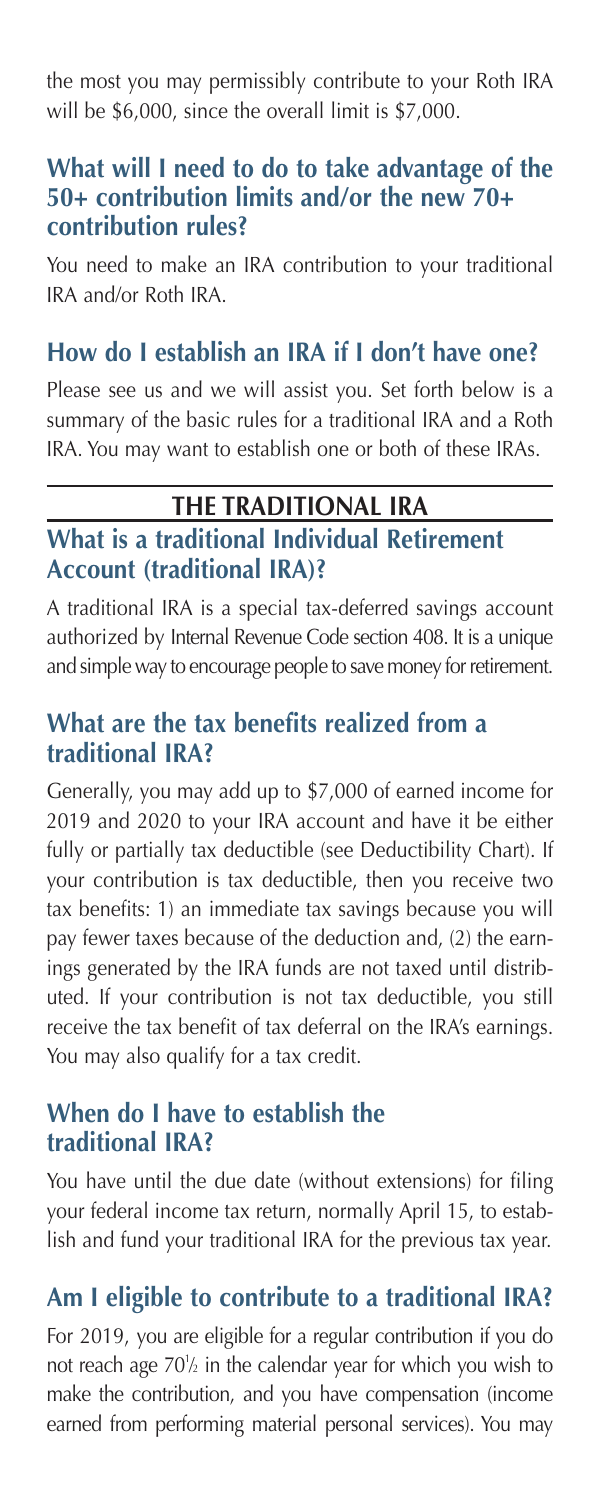also qualify for a rollover or a transfer contribution.

 For 2020 and subsequent years, you are eligible for a regular contribution if you have compensation (income earned from performing material personal services).You may also qualify for a rollover or a transfer contribution.

#### **How much am I eligible to contribute to my traditional IRA for the current tax year if I will be at least age 50 as of December 31, 2019?**

You are eligible to contribute the lesser of 100% of your compensation, or \$7,000, as reduced by any amount you contributed to your Roth IRA for the same tax year.

#### **To what extent will I be entitled to a tax deduction for my 2019 and 2020 IRA contribution?**

The answer depends upon your filing status, whether or not you and/or your spouse is covered by an employer-sponsored retirement plan at work, and your modified adjusted gross income (AGI). The amount you can deduct is the contribution limit, as applicable, for 2019 and 2020 as reduced by the amount you cannot deduct.

 If you are single and you are not covered under an employer-sponsored retirement plan, then you are entitled to a full deduction to the extent of your contributions, regardless of your income.

 If you are married and neither you nor your spouse is covered under an employer-sponsored retirement plan, then you are entitled to a full deduction to the extent of your contributions, regardless of your income.

 If you are single and you are covered under an employer-sponsored retirement plan, or if you are married and both of you are covered under an employer-sponsored retirement plan, then you will be entitled to only a partial deduction or no deduction, as summarized in the IRA Contribution Deductibility charts.

 If you are married and one of you is an active participant and the other is not, you will want to review another chart which can be found in IRS Publication 590-A. A contribution may be made for 2019 to the IRA of the spouse who is not an active participant and a deduction claimed for such contribution as long as the couple's MAGI is less than \$193,000. If your MAGI would be in the range of \$193,000 to \$203,000, you could claim a partial deduction. If your MAGI would exceed \$203,000, you are eligible to claim any deduction. A contribution may be made for 2020 to the IRA of the spouse who is not an active participant and a deduction claimed for such contribution as long as the couple's MAGI is less than \$196,000. If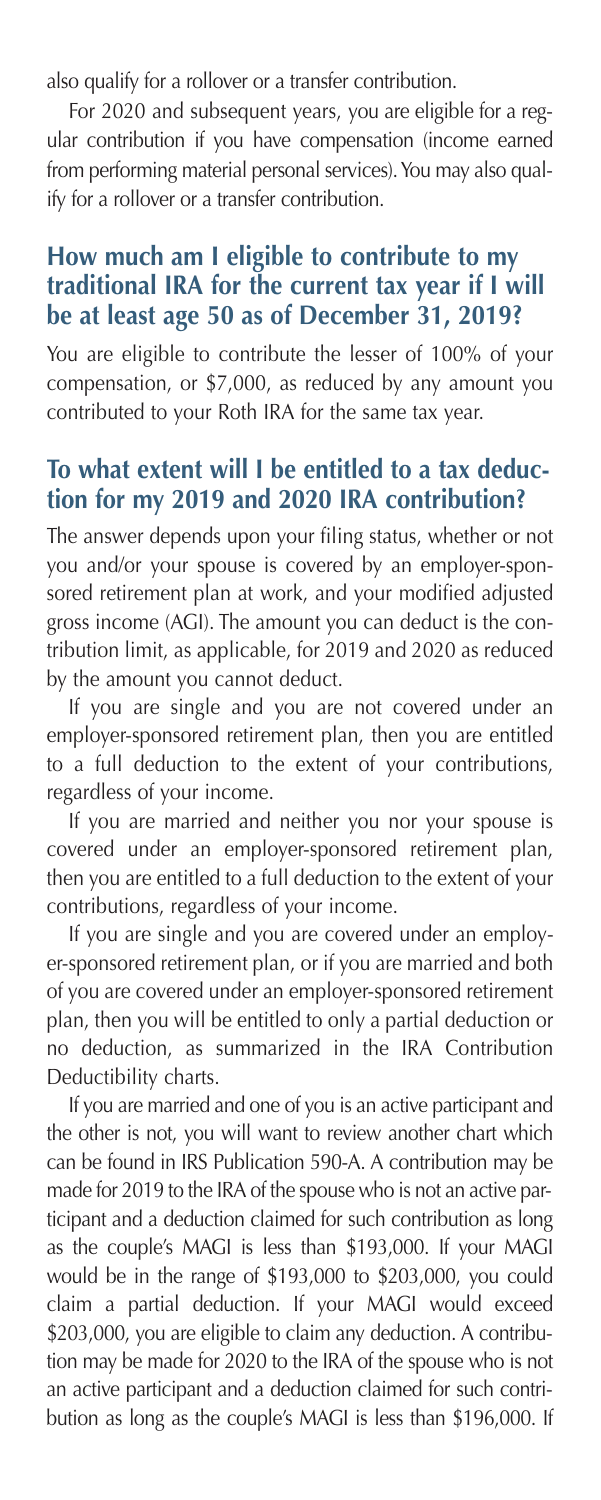# IRA Contribution Deductibility Chart for 2019

(for participants and/or spouses in employer-sponsored retirement plans.)

**Amount of Modified AGI** - (Combined modified AGI if married) Single or Head of Household

 Below \$64,000 or less Entitled to full deduction \$64,001-\$73,999.99 Entitled to prorated deduction amount - use special formula\*\* \$74,000 or more No deduction permissible

\*\*Explanation of special formula. Multiply the permissible contribution by the following ratio: amount of adjusted gross income in excess of \$64,000/\$10,000. This will give you a ratio that determines the amount you cannot deduct.\*

|                          | Married - joint return, both are covered or qualifying widower |
|--------------------------|----------------------------------------------------------------|
| Below \$103,000 or less  | Entitled to full deduction                                     |
| \$103,001 - \$122,999.99 | Entitled to prorated deduction                                 |
|                          | amount - use special formula**                                 |

#### \$123,000 or more No deduction permissible

\*\*Explanation of special formula. Multiply the permissible contribution by the following ratio: amount of adjusted gross income in excess of \$103,000/\$20,000. This will give you a ratio that determines the amount you cannot deduct.\*

Married - joint return, but only you are covered or qualifying widower

Below \$102,000 or less Fully Deductible

 \$103,001-\$122,999.99 Entitled to prorated deduction amount - use special formula\*\* \$123,000 or more No deduction permissible

\*\*Explanation of special formula. Multiply the permissible contribution by the following ratio: amount of adjusted gross income in excess of \$103,000/\$20,000. This will give you a ratio that determines the amount you cannot deduct.\*

Married - joint return, but only your spouse is covered

| Below \$193,000 or less | <b>Fully Deductible</b>        |
|-------------------------|--------------------------------|
| \$193,001-\$202,999.99  | Entitled to prorated deduction |
|                         | amount - use special formula** |
| $$203.000$ or more      | No deduction permissible       |

3,000 or more No deduction permiss \*\*Explanation of special formula. Multiply the permissible contribution by the following ratio: amount of adjusted gross income in excess of \$193,000/\$10,000. This will give you a ratio that determines the amount you cannot deduct.\*

| <b>Married Filing Separately</b> |  |
|----------------------------------|--|
| Below \$10,000                   |  |

Entitled to prorated deduction amount - use special formula\*\* \$10,000 or more No deduction permissible

\*\*Explanation of special formula. Multiply the permissible contribution by the following ratio: amount of adjusted gross income in excess of \$0/\$10,000. This will give you a ratio that determines the amount you cannot deduct.\*

 \*Any amount determined under this formula which is not a multiple of \$10 shall be rounded to the next lowest \$10.

 However, an IRA accountholder will be able to deduct a minimum of \$200 as long as his or her AGI is not above the phase-out range (base amount plus \$10,000).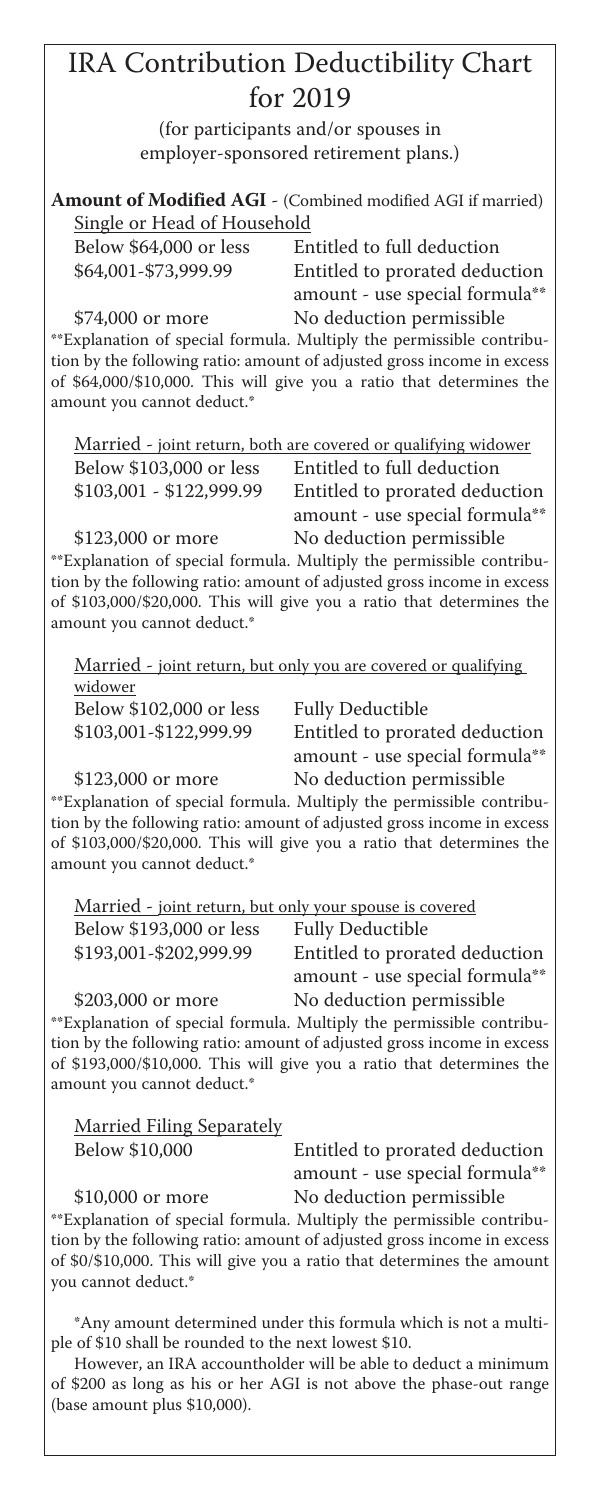# **IRA Contribution Deductibility Chart for 2020**

(for participants and/or spouses in employer-sponsored retirement plans.)

**Amount of Modified AGI** - (Combined modified AGI if married) Single or Head of Household

 Below \$65,000 or less Entitled to full deduction \$65,001-\$74,999.99 Entitled to prorated deduction amount - use special formula\*\* \$75,000 or more No deduction permissible

\*\*Explanation of special formula. Multiply the permissible contribution by the following ratio: amount of adjusted gross income in excess of \$65,000/\$10,000. This will give you a ratio that determines the amount you cannot deduct.\*

|                          | Married - joint return, both are covered or qualifying widower |
|--------------------------|----------------------------------------------------------------|
| Below \$104,000 or less  | Entitled to full deduction                                     |
| \$104,001 - \$123,999.99 | Entitled to prorated deduction                                 |
|                          | amount - use special formula**                                 |
| \$124,000 or more        | No deduction permissible                                       |

\*\*Explanation of special formula. Multiply the permissible contribution by the following ratio: amount of adjusted gross income in excess of \$104,000/\$20,000. This will give you a ratio that determines the amount you cannot deduct.\*

Married - joint return, but only you are covered or qualifying widower Below \$104,000 or less Fully Deductible

 \$104,001-\$123,999.99 Entitled to prorated deduction amount - use special formula\*\* \$124,000 or more No deduction permissible

\*\*Explanation of special formula. Multiply the permissible contribution by the following ratio: amount of adjusted gross income in excess of \$104,000/\$20,000. This will give you a ratio that determines the amount you cannot deduct.\*

| Married - joint return, but only your spouse is covered |                                |
|---------------------------------------------------------|--------------------------------|
| Below \$196,000 or less                                 | <b>Fully Deductible</b>        |
| \$196,001-\$205,999.99                                  | Entitled to prorated deduction |
|                                                         | amount - use special formula** |

\$206,000 or more No deduction permissible \*\*Explanation of special formula. Multiply the permissible contribution by the following ratio: amount of adjusted gross income in excess of \$196,000/\$10,000. This will give you a ratio that determines the amount you cannot deduct.\*

| <b>Married Filing Separately</b> |
|----------------------------------|
| Below \$10,000                   |

Entitled to prorated deduction amount - use special formula\*\* \$10,000 or more No deduction permissible

\*\*Explanation of special formula. Multiply the permissible contribution by the following ratio: amount of adjusted gross income in excess of \$0/\$10,000. This will give you a ratio that determines the amount you cannot deduct.\*

 \*Any amount determined under this formula which is not a multiple of \$10 shall be rounded to the next lowest \$10.

 However, an IRA accountholder will be able to deduct a minimum of \$200 as long as his or her AGI is not above the phase-out range (base amount plus \$10,000).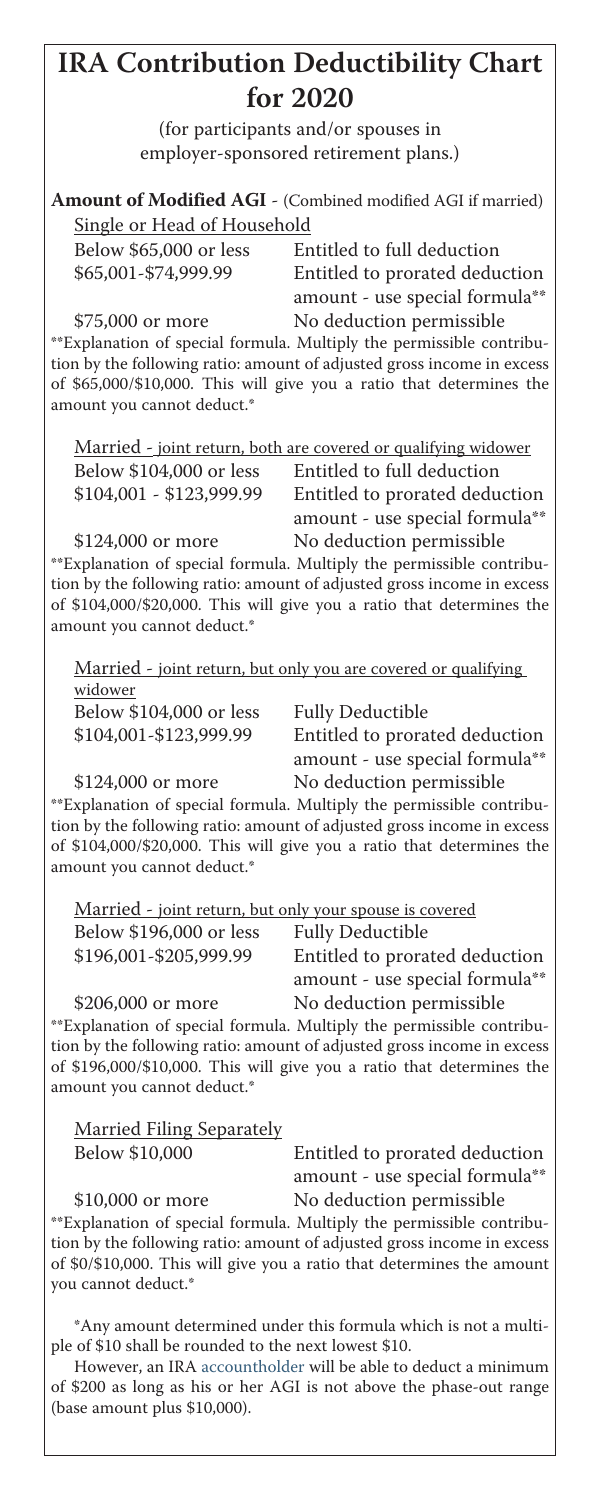your MAGI would be in the range of \$196,000 to \$206,000, you could claim a partial deduction. If your MAGI would exceed \$206,000, you are ineligible to claim any deduction.

#### **THE ROTH IRA**

#### **What is a Roth Individual Retirement Account (Roth IRA)?**

A Roth IRA is a type of tax-preferred savings and investment account authorized by Internal Revenue Code section 408A. The Roth IRA allows you to accumulate assets for retirement purposes and for other purposes, such as transferring to your children or grandchildren after you have died.

### **What are the tax benefits of a Roth IRA?**

A Roth IRA will produce tax-free income if certain rules are met. You or your beneficiary(ies) will not be required to include in income, for income tax purposes, a distribution paid from a Roth IRA, whether it be the return of a contribution or the account's earnings. In some cases, you may be eligible to claim a tax credit because of your Roth IRA contribution.

#### **What is the basic concept of a Roth IRA, and what are the associated tax benefits?**

If you are eligible, you may make contributions, within limits, to the Roth IRA. You make these contributions with aftertax dollars. The earnings realized by the Roth IRA are not presently taxed, and if certain distribution rules are met, will never be taxed. For example, if you are age 42 on January 1, 2020, and you contribute \$1,000 a year for 34 years (2020-2053) to a Roth IRA, then your contributions of \$34,000 would accumulate to \$110,434.88 as of December 31, 2053, if an earnings rate of 6% compounded annually were realized. You and your beneficiary(ies) would not pay any federal income tax on the contribution amount of \$34,000 when distributed, because you cannot claim a tax deduction for your contributions. However, the great tax benefit to be realized from a Roth IRA is that you and your beneficiary(ies) will not have to include in your taxable income the earnings of \$76,434.88 (and subsequent future earnings) when distributed to you or your beneficiary(ies), as long as the distributions are qualified distributions, as defined later.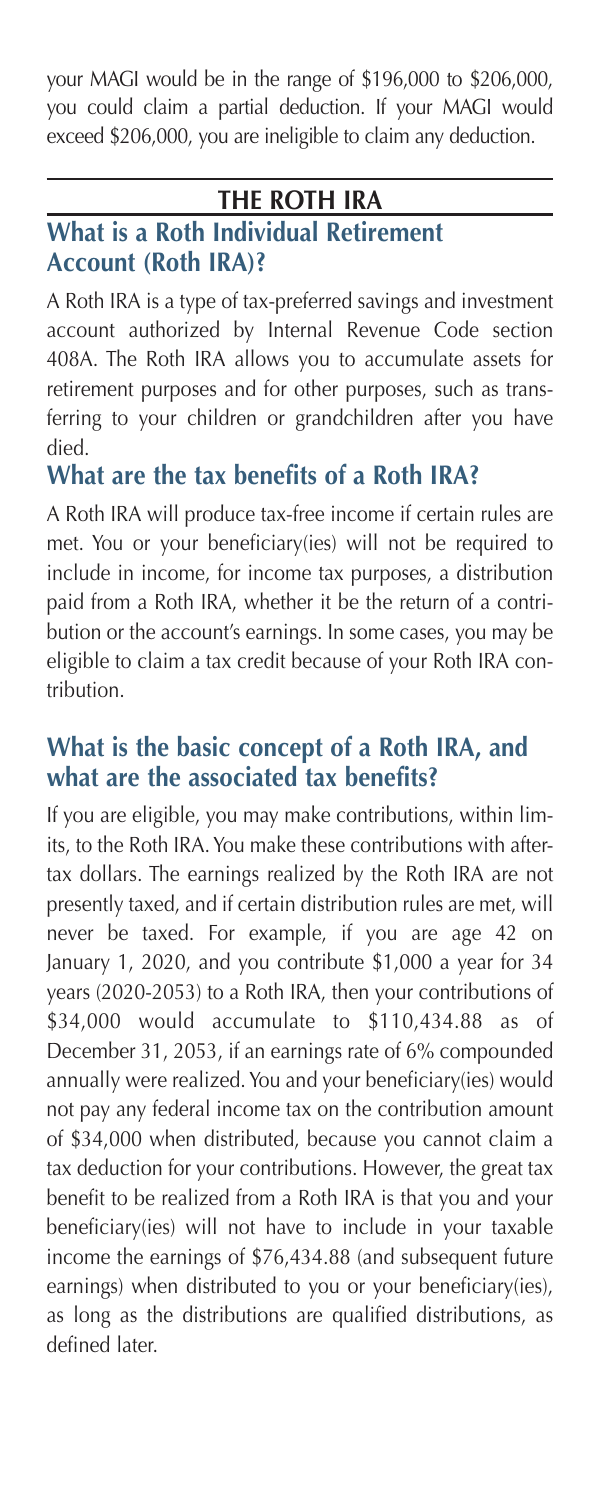# **THE CONTRIBUTION RULES**

## **When do I have to establish the Roth IRA?**

You have until the due date (without extensions) for filing your federal income tax return, normally April 15, to establish and fund your Roth IRA for the previous tax year.

#### **Am I eligible to make an annual contribution to a Roth IRA?**

You are eligible if you satisfy the following two requirements: (1) you have earned income or compensation; and (2) you meet certain income limitations. Be aware that you are eligible to make contributions to a Roth IRA even though you are age  $70\frac{1}{2}$  or older.

 If your income (and your spouse's income, if you are married) is too high, you will not be eligible to make a contribution to a Roth IRA. For 2019, if you are single, you become ineligible when your adjusted gross income is \$137,000 or greater. If you are married, and file a joint return, you become

| <b>Roth IRA Contribution Chart for 2019</b>       |                                                                                                                |  |
|---------------------------------------------------|----------------------------------------------------------------------------------------------------------------|--|
| Amount of AGI and Filing Status                   |                                                                                                                |  |
| Single, Head of Household or Qualifying Widow(er) |                                                                                                                |  |
|                                                   | Below \$122,000 Entitled to full contribution amount                                                           |  |
|                                                   | \$122,000-\$136,999.99 Entitled to prorated contribution amount-<br>use special formula*                       |  |
|                                                   | \$137,000 or more No contribution permissible                                                                  |  |
|                                                   | ⊕Essailes est est est d'accession d'accession à la Austria de la compete de la compete de la compete de la com |  |

\*Explanation of special formula. Multiply the permissible contribution by the following ratio: amount of adjusted gross income in excess of \$122,000/\$15,000. This will give you a ratio that determines the amount you cannot contribute. Round to the lowest \$10.00.

#### **Married Filing Jointly**

| Below \$193,000      | Entitled to full contribution amount.     |
|----------------------|-------------------------------------------|
| \$193,000-202,999.99 | Entitled to prorated contribution amount- |
|                      | use special formula.*                     |
| \$203,000 or more    | No contribution permissible.              |

\*Explanation of special formula. Multiply the permissible contribution by the following ratio: amount of adjusted gross income in excess of \$193,000/\$10,000. This will give you a ratio that determines the amount you cannot contribute. Round to the lowest \$10.00.

#### **Married Filing Separate Returns**

| \$0-\$9,999.99   | Entitled to prorated contribution amount- |
|------------------|-------------------------------------------|
|                  | use special formula*                      |
| \$10,000 or more | No contribution permissible               |

\*Explanation of special formula. Multiply the permissible contribution by the following ratio: amount of adjusted gross income in excess of \$0/\$10,000. This will give you a ratio that determines the amount you cannot contribute. Round to the lowest \$10.00.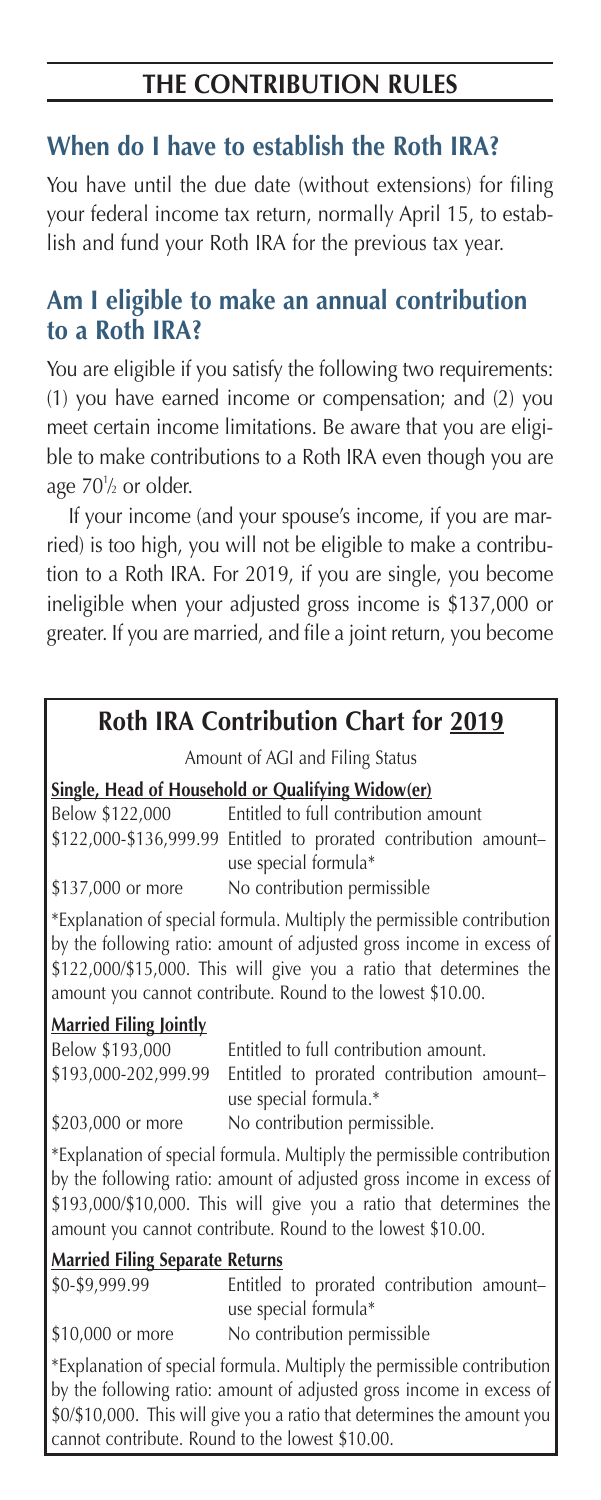ineligible when the combined adjusted gross income (AGI) of you and your spouse is \$203,000 or greater. If you are married and file a separate return, you become ineligible when your adjusted gross income is \$10,000 or greater. For a given year, you may be ineligible to contribute to a Roth IRA, but still be eligible to contribute to a traditional IRA .

#### **May I contribute to a Roth IRA after age 70<sup>1</sup> ⁄2?**

Yes, no age limit is imposed for Roth IRA contributions.

#### **How much am I eligible to contribute to my Roth IRA for the 2019 and 2020 tax years if I will NOT be at least age 50 as of December 31?**

 For 2019 and 2020 you are eligible to contribute the lesser of 100% of your compensation, or \$6,000, as reduced by (1) application of the special income and filing status limitation rule and (2) any amount you contributed to your traditional IRA for the same tax year.

### **Roth IRA Contribution Chart for 2020**

Amount of AGI and Filing Status

| Single, Head of Household or Qualifying Widow(er) |                                                                   |  |
|---------------------------------------------------|-------------------------------------------------------------------|--|
| Below \$124,000                                   | Entitled to full contribution amount                              |  |
|                                                   | \$124,000-\$138,999.99 Entitled to prorated contribution amount - |  |
|                                                   | use special formula*                                              |  |

\$139,000 or more No contribution permissible

\*Explanation of special formula. Multiply the permissible contribution by the following ratio: amount of adjusted gross income in excess of \$124,000/\$15,000. This will give you a ratio that determines the amount you cannot contribute. Round to the lowest \$10.00.

#### **Married Filing Jointly**

| Below \$196,000      | Entitled to full contribution amount.      |
|----------------------|--------------------------------------------|
| \$196,000-205,999.99 | Entitled to prorated contribution amount - |
|                      | use special formula*                       |
| \$206,000 or more    | No contribution permissible.               |

\*Explanation of special formula. Multiply the permissible contribution by the following ratio: amount of adjusted gross income in excess of \$196,000/\$10,000. This will give you a ratio that determines the amount you cannot contribute. Round to the lowest \$10.00.

#### **Married Filing Separate Returns**

| \$0-\$9,999.99   | Entitled to prorated contribution amount - |
|------------------|--------------------------------------------|
|                  | use special formula*                       |
| \$10,000 or more | No contribution permissible                |

\*Explanation of special formula. Multiply the permissible contribution by the following ratio: amount of adjusted gross income in excess of \$0/\$10,000. This will give you a ratio that determines the amount you cannot contribute. Round to the lowest \$10.00.